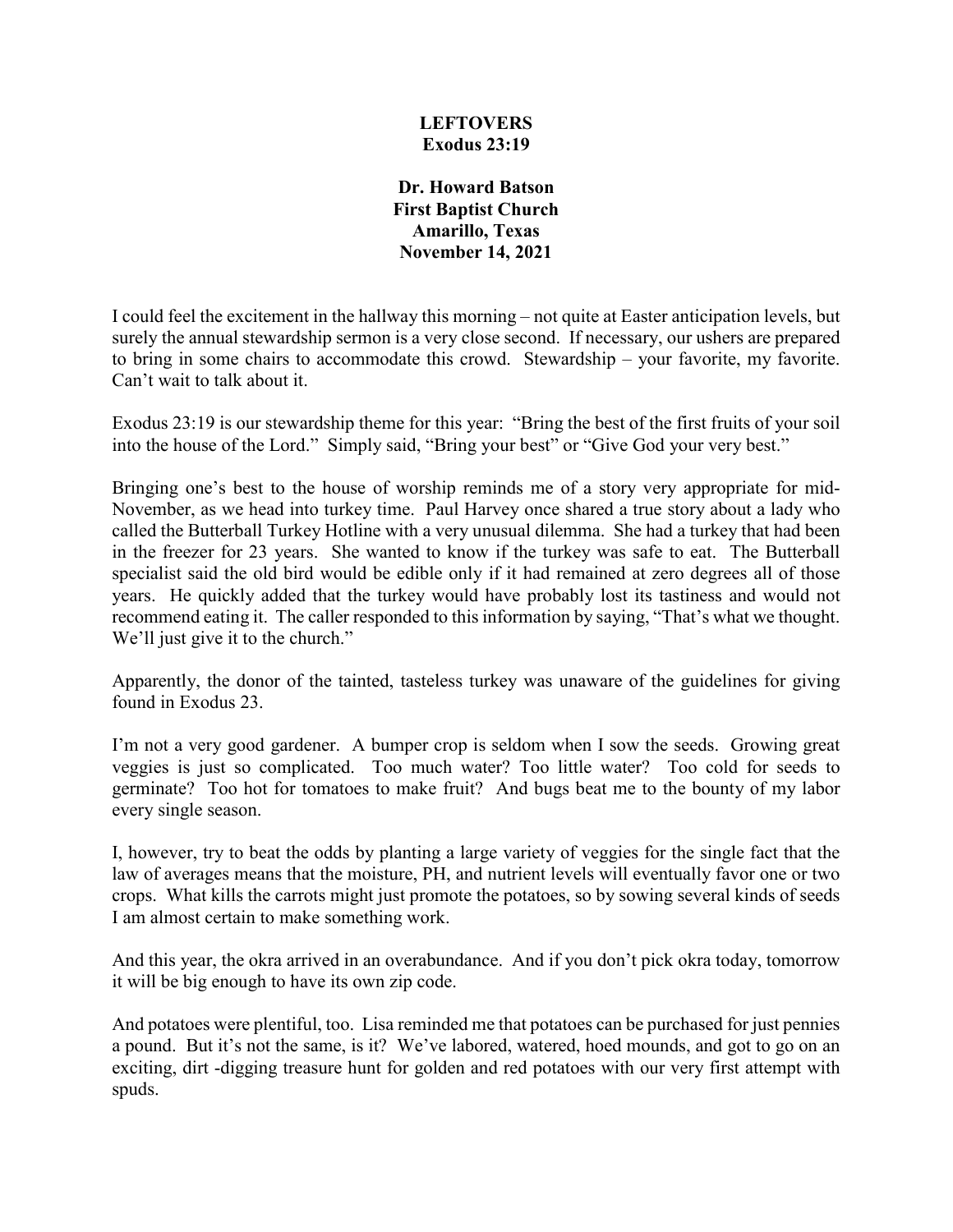Though I've seen very few bumper crops through the years, I've taken note that God uses gardening to generate generous spirits. The crop all comes in at once, doesn't it? And, thus, we must share. In some seasons in Amarillo, if you just leave your car unlocked in the parking lot at church, some zucchini enthusiast will fill your car with his extra zucchini. I mean, there is only so much you can do with it. We eat zucchini bread. We make zucchini spaghetti, zucchini sandwiches. Eventually the zeal for zucchini is zero, and you're ready to share it with your neighbor. "Please, please take some of this zucchini!" Gardening is God's way of teaching generosity.

But there is a distinct difference, isn't there? Do we give our friends and family our season's first sweet, perfectly picked watermelon, our first fruit, our best effort? Or do we hand over a sack of two sizes too big, tough as toe nails zucchini?

God does not want our Zeppelin-size zucchini. God wants His worshipers to bring Him the first and the best of all their produce. Bring your best as your gift to the house of worship. This goldlevel giving went beyond just the first fruit of the field; it also included the livestock and lambs. The rancher was to bring his best just as surely as the farmer.

In Malachi 1:8-10, we read,

"But when you present the blind for sacrifice, is it not evil? And when you present the lame and sick, is it not evil? Why not offer it to your governor? Would he be pleased with you? Or would he receive you kindly?" says the Lord of hosts. "But now will you not entreat God's favor, that He may be gracious to us? With such an offering on your part, will He receive any of you kindly?" Says the Lord of hosts. "Oh that there were one among you who would shut the gates, that you might not uselessly kindle fire on My altar? I am not pleased with you," says the Lord of hosts, "nor will I accept an offering from you."

God expects our sacrifices and offerings to be our best, a returned portion of His good and generous gifts to us, brought as a heartfelt act of worship. By giving God our best, by bringing our first fruits to the house of worship, we have responded to the giver of all good gifts with both gratitude and devotion.

But when our giving becomes mundane, and we replace heartfelt devotion with reluctant duty, we fail to measure up as givers. When we begin to calculate how little we can give and get by with God, we haven't given our best in worship. God had told them how to give: "Bring animals to the sacrifice that are without defect" (Exodus 12:5; 29:1; Leviticus 1:3), "those without a blemish" (Leviticus 22:21; Numbers 19:2). But God's people were showing up with sick, blind, and lame beasts as substitutes for their authentic gifts to God. They were giving God the very beasts no one would buy at the market. Malachi asked if such second-rate gifts would be good enough for a secular governor. Of course not! If such gifts were not good enough for the governor, why would you even think about bringing them to God? If you're going to show up with less than your best, God says just close the temple doors, because second best is no real sacrifice. No real act of worship.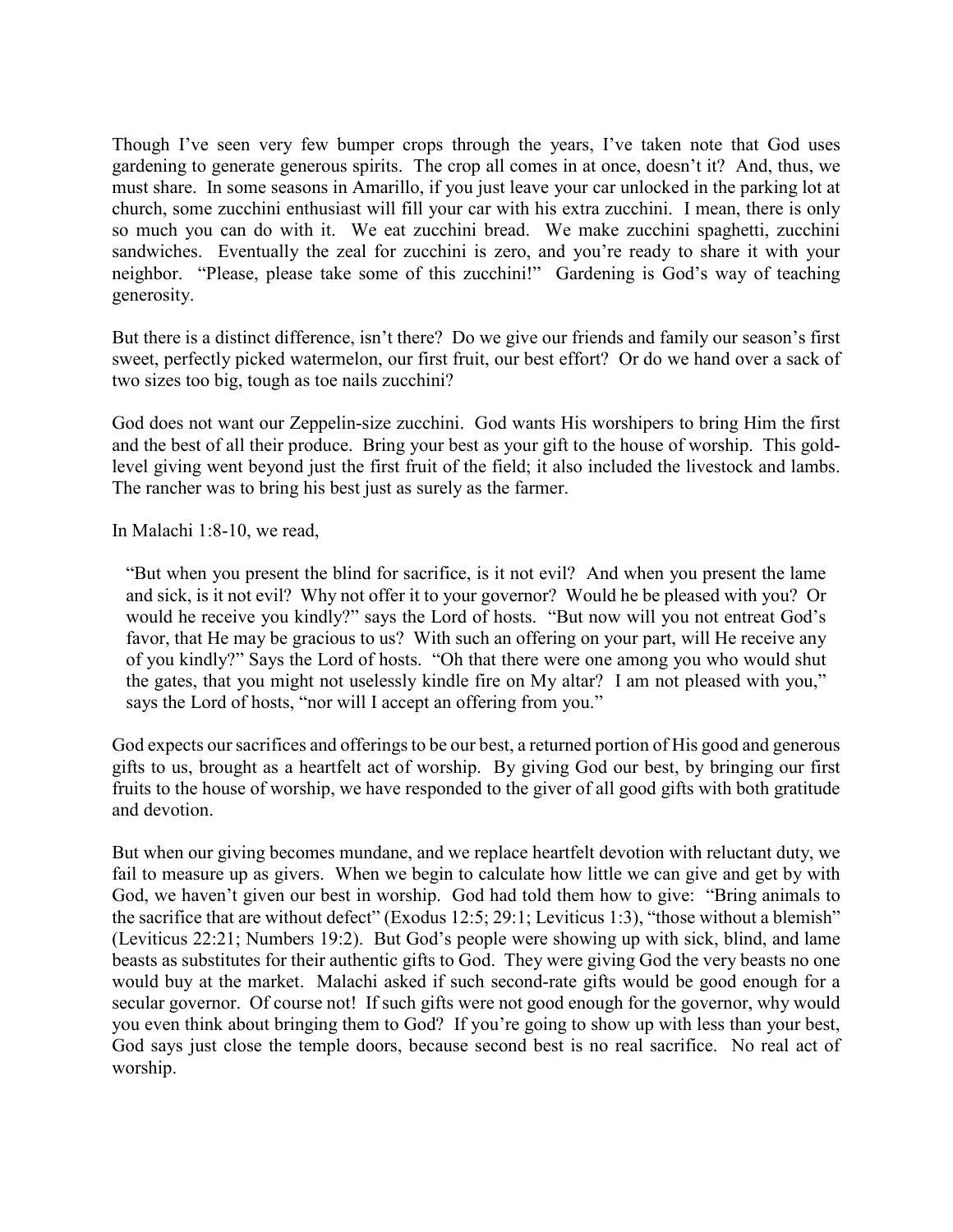The unblemished lambs, of course, were a symbol of the future Lamb, the Lamb of God, the Christ, who was the lamb without blemish or defect (1 Peter 1:19). The cheap, marred sacrifices of Malachi's time left much to be desired. They gave God their leftovers.

"No, thank you," says the one who expects our best.

Imagine if I called up Lisa and Chan (our daughter at home) and said, "Hey, I've got some great news. Don't cook. I'm bringing an abundance of food home tonight." They sit in anticipation about the delicacies soon to be delivered for dinner. "Will he bring home piping hot pizza or big burritos?" But I soon arrive with a greasy, cold sack. "Here it is, honey." With a smile, I hand over a bag of less-than-desirable leftovers. "You girls go ahead, I am stuffed. I had two big burritos for breakfast, and all that pizza at lunch was just too much. You guys can take your pick. One of you can have my half-eaten burrito, and the other can have a partial slice of pepperoni pizza."

What? Your big surprise was a bitten off burrito and a pushed aside piece of cold pizza?

How does God feel when we arrive at worship with leftovers? Less than our best. Blemished gifts to God.

Maybe those less-than-best, those blemished gifts are a failure to give God the first check of the month, to give Him our first fruits. Or, a failure to give God and His people the priority of our calendar. "Hey, we don't have any big plans this weekend, and the Cowboys don't kick off until 3:00. We might as well just go to church." You "might as well go to church" as if it were the least acceptable alternative for a sunny Sunday.

God sees our second-rate efforts as a sack of greasy leftovers and says, "Just shut the doors and give it a rest."

One last passage – 2 Samuel 24. In 24:1, God is angry, unfettered, and dangerous. David has ordered a census, primarily, perhaps, to establish a military draft and broaden his tax base. The census is a clear departure from old, informal, modestly powered administration. In the old, innocent, tribal world of ancient Israel, a census is not needed, a draft is not forced, because the local militia always rise up at times of trouble. And, taxes are limited because the government is less expansive. You see, this census represents a breakdown of the primary, face-to-face relationships of the people of God, leading to a formal organization of brokered power.

Joab, the general, objects (v. 3). "David, is all this head counting really helpful? Is it necessary? We've always lived by faith and not by force." Joab sees the census for all that it is: a serious shift in modes of power and manipulation, and, therefore, out of step with God's old ways with His chosen people.

But David overcomes his commander and insists on counting heads. You can see the little villages now, invaded by highly organized government forces – swift runners, powerful horses, and royal agents of expansion. Much like the census of Caesar Augustus in Luke 2, this is no innocent head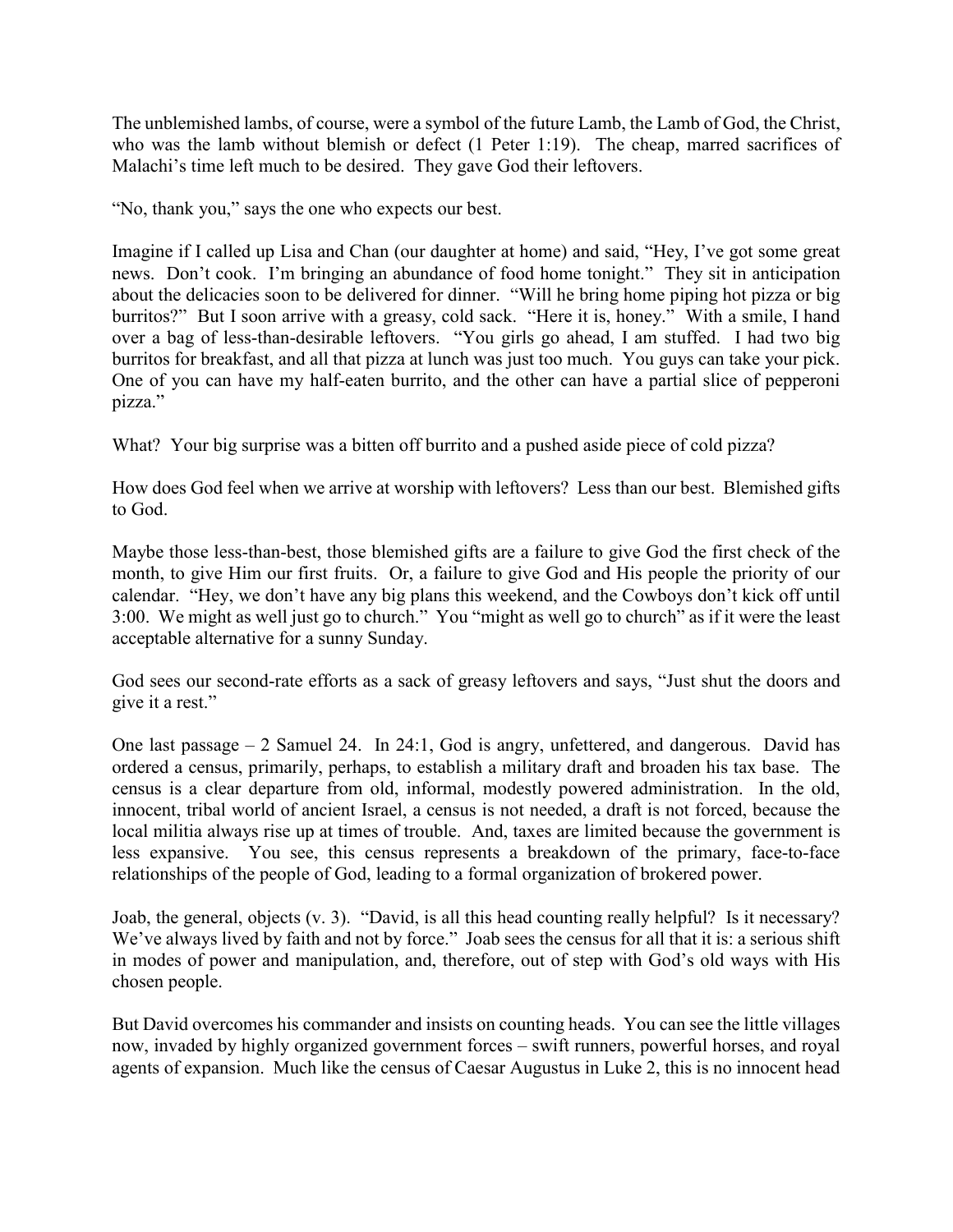count but, rather, a tactic of bureaucratic terrorism and turmoil. David comes to discover the dreadedness of using force over faith with God's people.

Suddenly, the king sees his sin of forcing the people and lacking faith in his God. Look at 2 Samuel 24:10.

Now David's heart troubled him after he had numbered the people. So David said to the Lord, "I have sinned greatly in what I have done. But now, O Lord, please take away the iniquity of Your servant, for I have acted very foolishly."

God sends a pick-your-poison response. God offers David three possible punishments for his sin (v. 13). (1) Three years of famine. (2) Flee from your foes for three months while they pursue you. Or (3) Three days of pestilence in the land. Fearing man more than God, David chooses for the people plague and pestilence as punishment for their king's overreaching. As part of Yahweh's anger, an angel begins to punish the people. David cries out (v. 14), "O God, be merciful." As the angel of death moves through the land, he stretches out his hand toward Jerusalem to destroy it, and the Lord relented from the calamity (v. 16). And God said to the angel of destruction, "It is enough! Relax your hand!" And the angel of the Lord stopped the calamity by the threshing floor of Araunah the Jebusite.

So Gad the prophet was a seer who came saying to David (v. 18), "Go up, erect an altar to the Lord on the threshing floor of Araunah" David, now ready to be obedient, goes to Araunah, who sees his king coming and bows before him. "However can I help you?" is the essence of Araunah's attitude. David explains, "I need to buy this threshing floor. I need to build an altar to the Lord, that the plague may be held back from the people."

"I'll just give it to you," Araunah says in verse 22. "And, hey, I've got some oxen for the burnt offering. And wood – you need some wood for the fire?" Whatever the king needs.

And David says something we all need to hear in verse 24. "No, but I will surely buy it from you for a price, for I will not offer burnt offerings to the Lord my God which cost me nothing." And David built an altar there (v. 25), and the Lord was moved and the plague was stopped.

I can't get those words out of my mind: "I will not give to the Lord that which costs me nothing." Will we be like those half-hearted worshipers in Malachi's day who bring God the lame lambs, the sack of greasy leftovers? Our willingness to sacrifice in our pursuit of God reflects just how precious He is or is not to us.

And it really doesn't matter how much we give, does it? It's really how much is left, isn't it? There is no better gold medal giver in the New Testament in the eyes of Jesus than the widow who gives her last two pennies.

"I will not give that which costs me nothing."

**When most people think about Oxford, what comes to mind are images of bright minds debating quantum physics or the existence of God. But even the brainiest sometimes need a**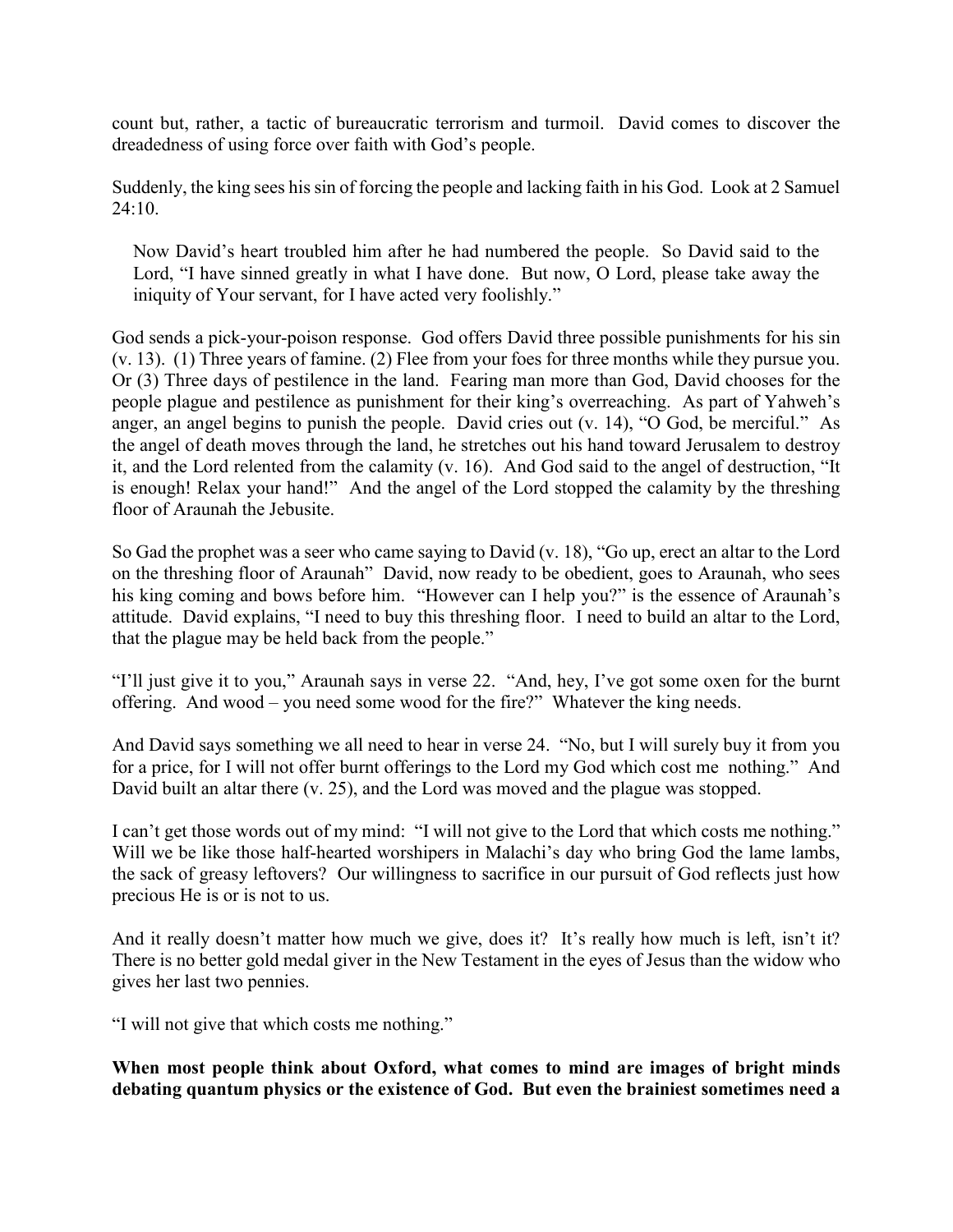**lesson in common sense. That's exactly what the bursar at St. John's College – the most richly endowed college at Oxford – delivered when he responded to students occupying his 15th-century quadrangle and refusing to leave until the college divested its oil-company shares. The students wanted the college to sell the more than \$10 million of its endowment now invested in Shell and BP, and they wanted it now.**

*The Times* **of London reported that bursar Andrew Parker made them a counteroffer. "I am not able to arrange any divestment at short notice," he wrote. "But I can arrange for the gas central heating in college to be switched off with immediate effect. Please let me know if you support this proposal."**

**The idea that the students themselves make a fossil-fuel sacrifice did not go over well. One protest organizer complained that Mr. Parker was being flippant, noting that 'it's January and it would be borderline dangerous to shut off the central heating." Another suggested Mr. Parker was being provocative.**

**Again the bursar responded with wisdom: "You are right that I am being provocative, but I am provoking some clear thinking, I hope. It is all too easy to request others to do things that carry no personal cost to yourself. The question is whether you and others are prepared to make personal sacrifices to achieve the goals** [you set before others] **of environmental improvement (which I support as a goal)."**

## **Surely a worthy lesson applicable far beyond the colleges of Oxford. ("A Heated Oxford Education,"** *Wall Street Journal***, 2/2/20)**

When we sacrifice to God and when we give to his people, the church, the church becomes more dear to us. We can easily give God lip service – our desire to go deeper with God. But it is our willingness to sacrifice that reveals whether our desire is genuine.

Perhaps the painful truth is that while we might accept that we may have to sacrifice, we think we should be able to select what the sacrifice will be and the degree it will cost us. We want to stay in control of the cost. We don't want to become a "living" sacrifice for our Lord.

And God doesn't require the sacrifice because He is needy or demanding, but because He knows we need to sacrifice. Sacrifice sharpens our character, refines our faith, deepens our commitment, and gets our mind off ourself and on to serving others.

And sure, it's not a pleasant process. It takes some of us years to learn the joy of giving God our best, bringing our first fruits to His place of worship to support missions and ministry, to undergird the worship of the Creator of the cosmos.

If you ever get there, it becomes a sweet surrender. The intimacy with God that giving gives us is more valuable than anything that it might actually cost.

And it's not just money, is it? It's our time. It's our talents. It's our priorities. Giving God the best of our everything.